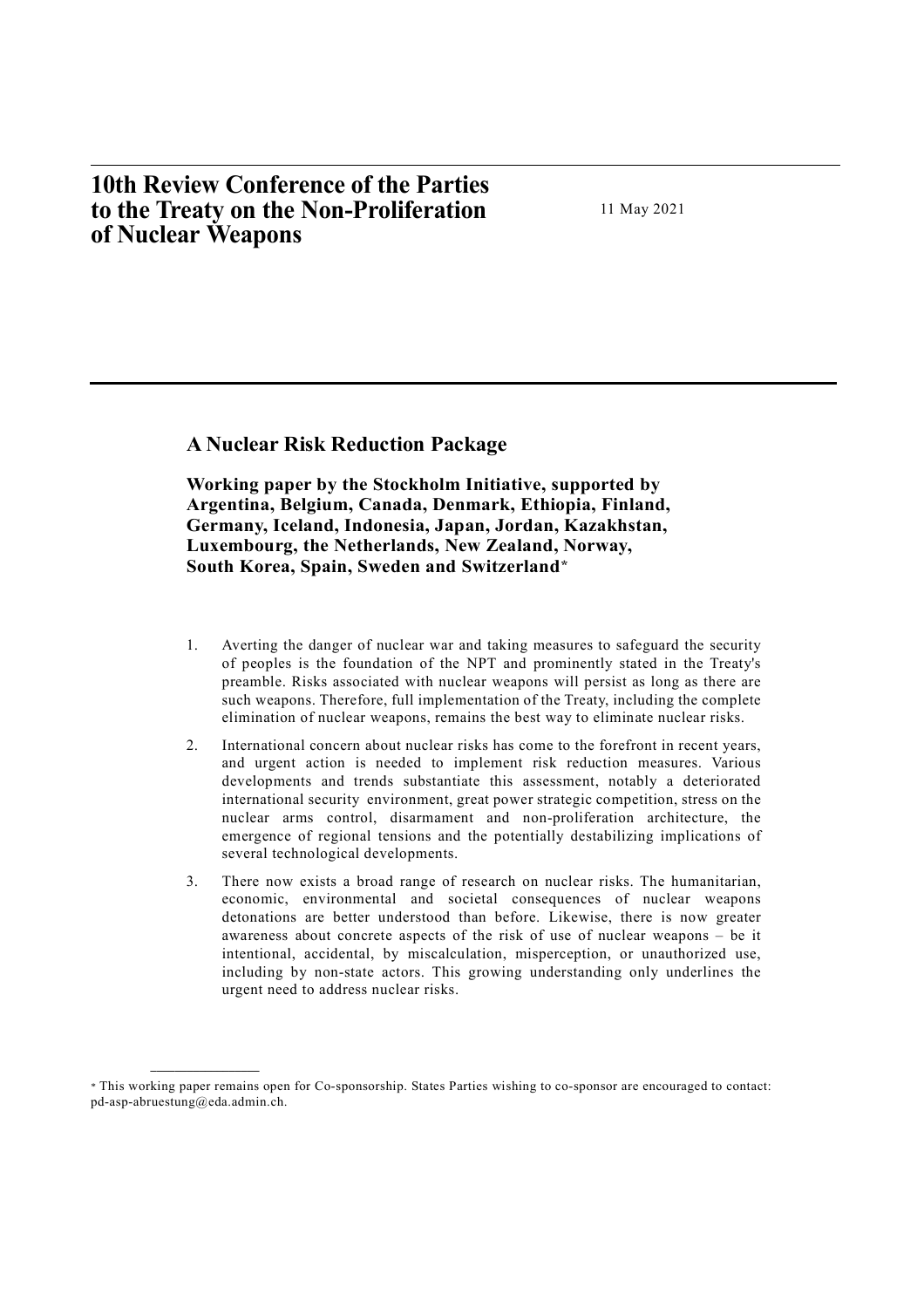- 4. Previous NPT Review Conferences agreed by consensus on various elements relevant for nuclear risk reduction, for instance in the context of the 64-point Action Plan, including action 5i, adopted at the 2010 NPT Review Conference. The implementation of these commitments must be given greater priority, especially as risk reduction is part of nuclear disarmament and can further advance it.
- 5. In view of this, risk reduction should be advanced as a priority at the Tenth NPT Review Conference. States parties should send a clear political signal of their commitment to address nuclear risks as a matter of priority and notably ensure that, in the interest of humanity, nuclear weapons will never be used again. The Review Conference should also take practical steps towards a reduction of nuclear risks as part of broader disarmament efforts, notably calling for regular, in-depth, structured dialogues among nuclear-weapon States as well as all States Parties on specific risk reduction measures, as well as a dedicated (multilateral or bilateral) process to address risk reduction-related issues.
- 6. The Stockholm Initiative has adopted 22 'stepping stones' for nuclear disarmament, including in the area of risk reduction. These represent concrete opportunities to reduce international tensions, improve global security, serve as confidence-building measures and pave the way for further progress in the years to come, with the aim of achieving our shared goal of a world free of nuclear weapons. With this as a base, **the Stockholm Initiative urges the Conference to adopt a package for nuclear risk reduction, comprising of 1) declaratory language, 2) clear commitments by the nuclear-weapon States and all other NPT States, including a reaffirmation of past commitments, and 3) decision(s) to establish a comprehensive process to allow for follow-up work within the NPT context.** To this effect, the Stockholm Initiative submits the following list of non-exhaustive proposals for the Conference's consideration:

## Declaratory commitments as a political signal

- 7. Expressing its deep concern at the continued risk for humanity represented by the possibility that these weapons could be used and the catastrophic humanitarian consequences that would result from the use of nuclear weapons, the Conference should:
	- (a) reaffirm the unequivocal undertaking of the nuclear-weapon States to accomplish the total elimination of their nuclear arsenals leading to nuclear disarmament, and reaffirm measures agreed to this end at successive Review Conferences, in particular the Action Plan adopted at the 2010 NPT Review Conference.
	- (b) acknowledge that, as a necessary interim measure pending the total elimination of nuclear weapons, and given the disastrous consequences of any nuclear detonation, reducing the current level of risk of use of nuclear weapons is in the interest of humanity and in line with the NPT's objectives and purpose.
	- (c) acknowledge that it is in the interest of humanity that nuclear weapons are never used again. Such a commitment could be developed on the basis of the 1985 statement by the leaders of the United States and the Soviet Union that "a nuclear war cannot be won and must never be fought".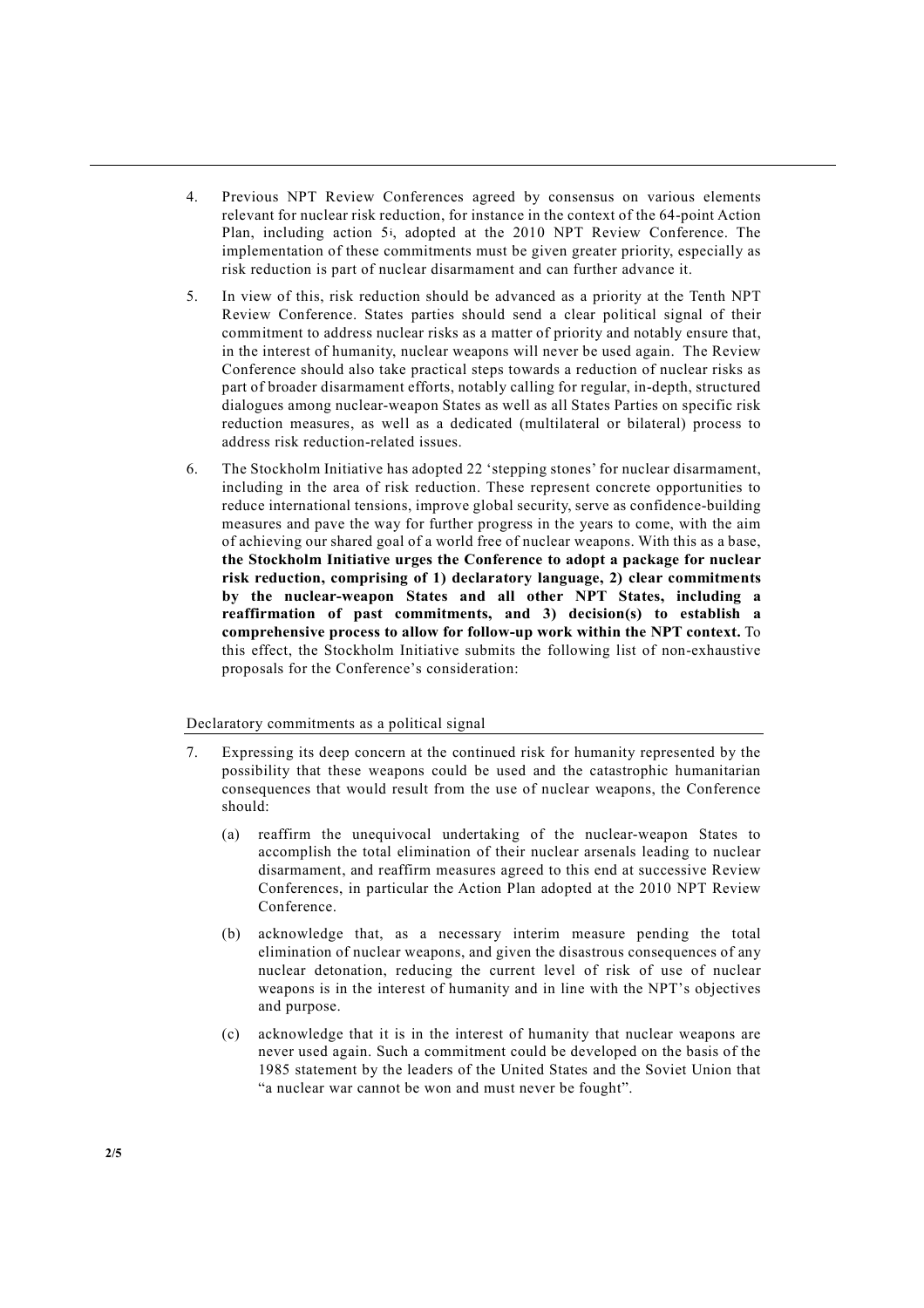A renewed commitment by the nuclear-weapon States and expanded risk dialogue

- 8. Building on previous efforts in the NPT context to address various aspects of nuclear risks, the Conference should:
	- (a) encourage the nuclear-weapon States to take all necessary measures to address risks – unilaterally, bilaterally, plurilaterally and/or multilaterally.
	- (b) welcome the various transparency and reporting efforts to date by the nuclearweapon States about their implementation of the 64-point Action Plan, including on their strategies and doctrines and encourage them to extend these and develop additional transparency and confidence building measures.
	- (c) welcome the ongoing dialogue among the nuclear-weapon States on strategic stability, and call on them to continue and expand on it, including to place the issue of "Nuclear Risk Reduction" as a standard item on the agenda of their meetings.
	- (d) Encourage further work by the nuclear-weapon States on nuclear risk reduction, in context of their (P5) dialogue, for instance in a working group, on issues such as:
		- i. Policies and doctrines that could reduce the role of nuclear weapons in security policies, prevent escalation leading to the use of nuclear weapons and lessen the danger of nuclear war, including transparency on nuclear doctrines and arsenals, political statements promoting restraint, providing robust negative security assurances including of a legallybinding nature, commitment not to develop/deploy certain categories of nuclear weapons or delivery systems, and reducing the operational status of nuclear weapons.
		- ii. Reducing the risk of miscalculation or misperception and accidental use of nuclear weapons, including through the establishment and enhancement of hotlines building on robust and trusted crisis communication technology, joint data centers, military-to-military dialogue, and other cooperative measures.
		- iii. Steps to reduce the likelihood of new technologies notably in the digital realm (cyber, artificial intelligence, machine learning) and in the area of delivery systems – leading to new nuclear risks and exacerbating existing ones. Consider how certain technologies may lessen risks and contribute to improving the security environment.
		- iv. The impacts on nuclear risk of developments in defensive and offensive systems (such as new types of delivery vehicles or dualcapable long-range delivery systems), as well as counterspace capabilities.
	- (e) encourage the nuclear-weapons States to conduct such a risk reduction dialogue in an inclusive manner, taking into account the perspectives of nonnuclear-weapon States and including them in these efforts.
	- (f) Encourage the implementation of the disarmament commitments under the NPT at the earliest time in a in a full, irreversible, transparent and verifiable manner.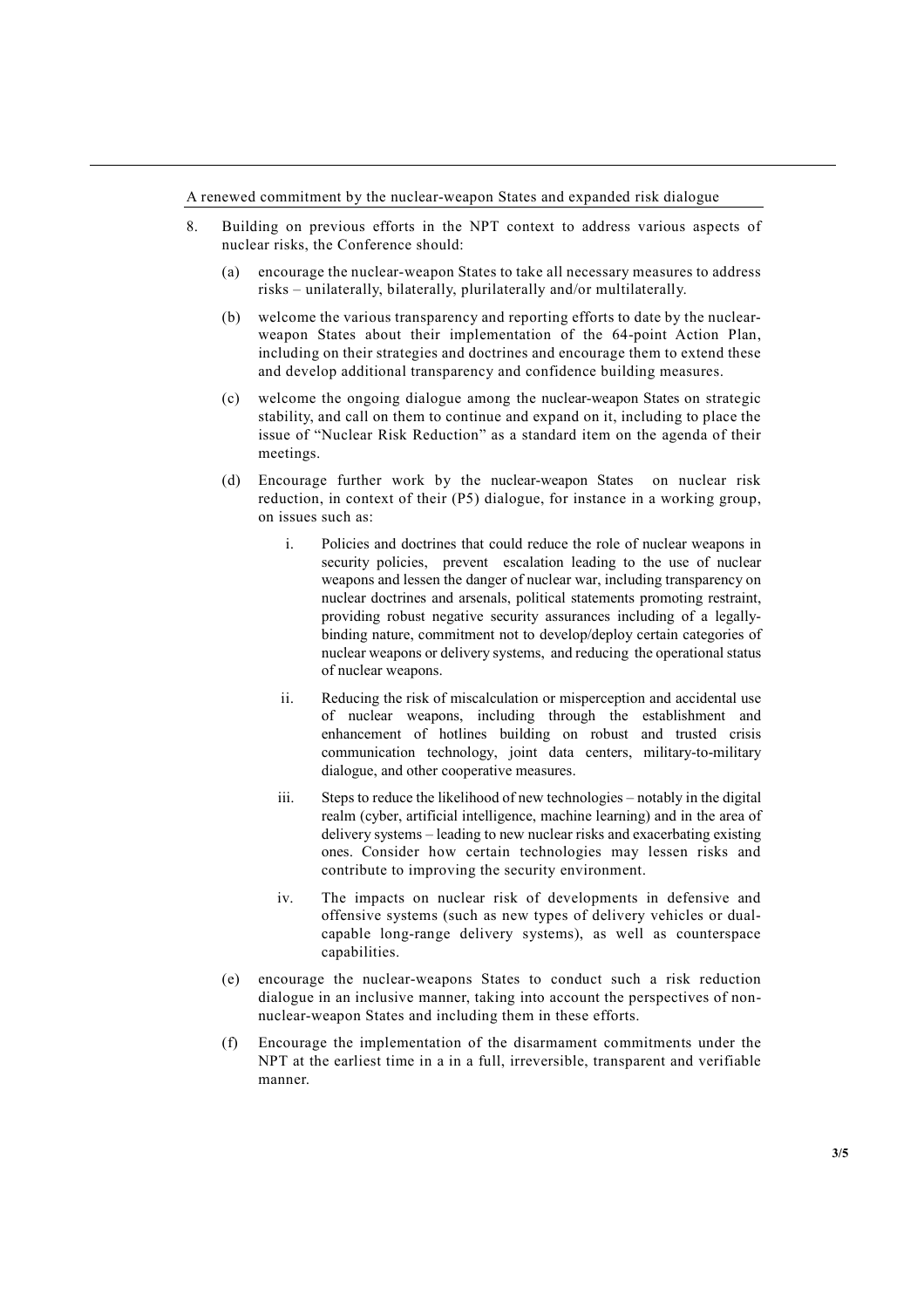Supporting measures by all States parties

- 9. Recognizing that non-nuclear-weapon States play an important role in nuclear risk reduction, the Conference should call on all States parties to:
	- (a) participate in transparency and confidence-building measures and other appropriate measures that can, directly or indirectly, improve predictability in international relations and help reduce the risk of nuclear weapon use.
	- (b) contribute to the preservation and strengthening of the international disarmament, arms control and non-proliferation architecture and support regional initiatives in these areas.
	- (c) foster forms of dialogue that aim at easing international tensions, strengthening trust between States and creating an environment that contributes to the advancement of nuclear disarmament.

Research, Analysis, Education and Awareness

- 10. Building on solid, existing research and aiming to further improve understanding and awareness of nuclear risks, the Conference should
	- (a) encourage all States to support disarmament and non-proliferation education, including education on nuclear risks.
	- (b) encourage additional research and dialogue on nuclear risk reduction, including by applying a gender-based analysis, on issues such as:
		- i. Laying the groundwork for disarmament measures, including measures that would contribute to security in a world without nuclear weapons, as well as those that could assist the transition toward it while ensuring undiminished security for all.
		- ii. The links between nuclear risks and the role and significance of nuclear weapons in military and security concepts, doctrines and policies.
		- iii. The implications of emerging technologies on nuclear risks, including in the digital realm such as cyber offensive capabilities, and artificial intelligence including machine learning.
	- (c) consider encouraging a high-level international conference on nuclear risks, to allow for an inclusive, open-ended dialogue to foster information exchange.
	- (d) strengthen partnerships for disarmament initiatives, especially by encouraging the empowerment of the young generation, the equal, full and effective participation of women, as well as the participation of civil society.

Establishing a Process

11. The Conference should establish a comprehensive process to allow for follow-up work beyond the Tenth NPT Review Conference, recognizing the importance of taking a diverse and inclusive approach, with the full and equal participation of